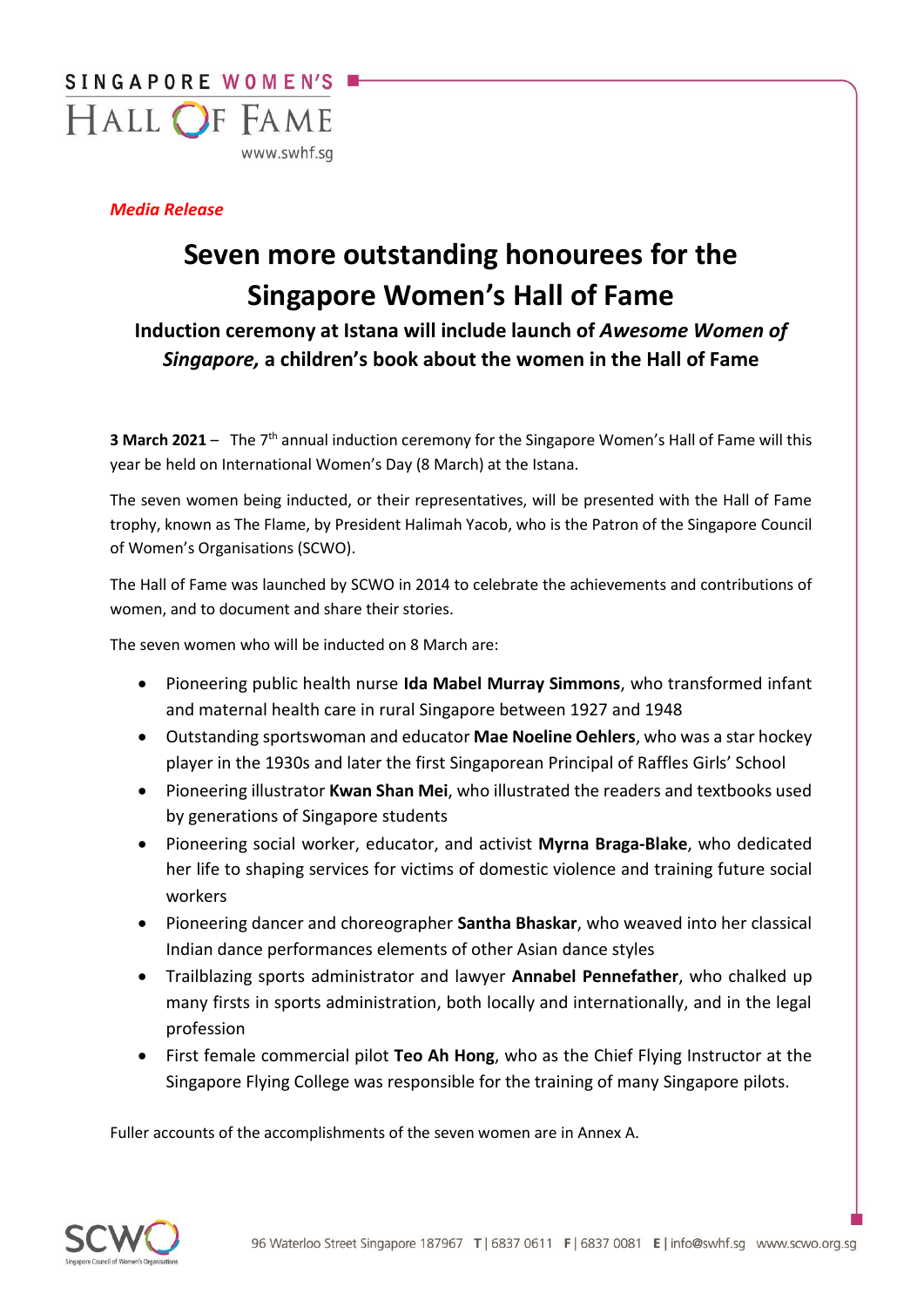

President Halimah, who was inducted to the Hall of Fame at its inception, will also launch *Awesome Women of Singapore,* a children's book about the 160 women in the Hall of Fame, and name an orchid to commemorate the Ministry of Social and Family Development's Year of Celebrating SG Women.

The Awesome Women book, a collaboration between SCWO and Epigram Books, will bring the inspiring stories of Singapore's outstanding women to schoolchildren. It also showcases the work of 10 local women artists who were commissioned to each draw the portraits of 10 of the 100 Hall of Fame inductees who are featured prominently in the book.

This orchid is named in celebration of the continued progress, contributions and achievements of all SG Women, and as part of the Celebrating SG Women movement. An MSF spokesperson said the movement's message is "Let's come together to co-create and catalyse solutions that will shift societal mindsets to foster an even more equitable and inclusive society for our men and women."

"We are delighted to be able to mark International Women's Day by holding the Hall of Fame induction ceremony and launching the *Awesome Women of Singapore* book at the Istana," said SCWO President Junie Foo.

"Our IWD celebrations this year are all the more significant because of the gender equality review that is currently under way and the fact that the Ministry of Social and Family Development has declared 2021 as a year for celebrating women in Singapore," she added.

"There is indeed much to celebrate, but there are still some significant gender gaps and other issues affecting women that we really must get to grips with. We look forward to seeing comprehensive and far-reaching proposals in the gender equality White Paper that is due later this year."

With the launch of the *Awesome Women of Singapore* book, SCWO is also kicking off **Project Awesome: Dare to Dream**. This is a multi-pronged initiative to inspire young Singaporeans, especially girls, to dream big, aim high, and chart their own path in life. More information about Project Awesome will be released separately.

\*\*\*\*\*END\*\*\*\*\*

If you have any queries, please contact:

Singapore Council of Women's Organisations Denise Balhetchet Email: [denise@scwo.org.sg](mailto:denise@scwo.org.sg) (O) 6571-0182 (M) 9850-8093

Renee Sahetapy Email: [renee@scwo.org.sg](mailto:renee@scwo.org.sg) (O) 6571-0186 (M) 9821-1537